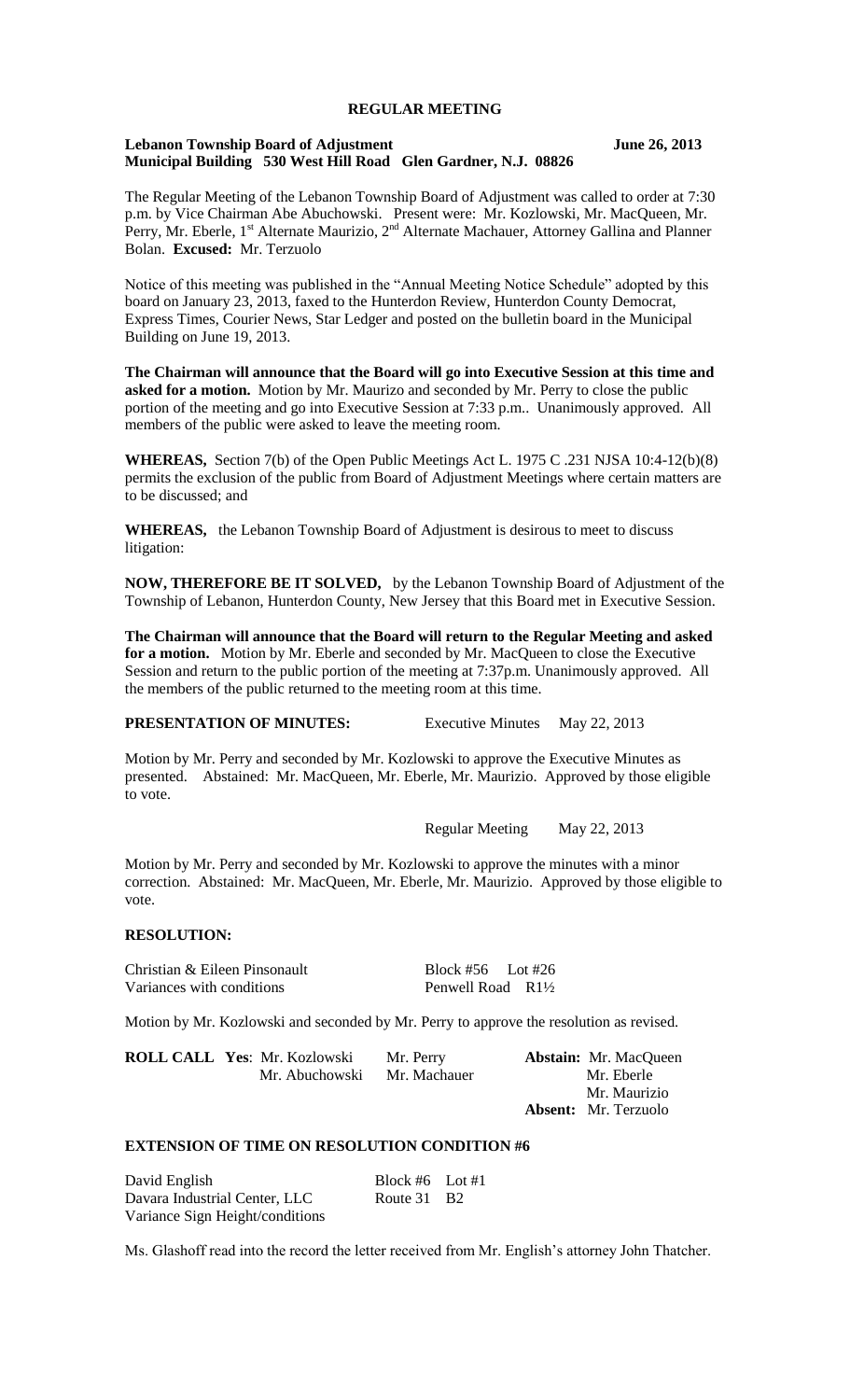#### **Lebanon Township Board of Adjustment June 26, 2013 Page 2**

Mr. English is requesting a one year extension of time on Condition #6 from October 25, 2013 to October 25, 2014 or if the board prefers he would come before the board at their September meeting to request the extension. The board discussed Mr. English's request and decided to grant him an extension of 18 months instead of the 12 months Mr. English was requesting. At the conclusion of the board's discussion, motion by Mr. MacQueen and seconded by Mr. Eberle to grant an extension of time from October 25, 2013 to April 25, 2015.

| <b>ROLL CALL Yes: Mr. Kozlowski</b> | Mr. Eberle   | <b>Absent:</b> Mr. Terzuolo |
|-------------------------------------|--------------|-----------------------------|
| Mr. MacQueen                        | Mr. Maurizio |                             |
| Mr. Abuchowski                      | Mr. Machauer |                             |
| Mr. Perry                           |              |                             |

#### **Attorney Gallina will prepare a Resolution to be on the Agenda of July 24, 2013.**

## **EXTENSION OF TIME ON RESOLUTION CONDITION #5**

| Tod Harris                       | Block #60 Lot #14                 |  |
|----------------------------------|-----------------------------------|--|
| Variances for 2 Sheds Relocation | Butler Park Road R $1\frac{1}{2}$ |  |

Mr. Harris was present and explained to the board why he has been unable to meet the June  $1<sup>st</sup>$ deadline. Mr. Harris was sworn in at this time. Mr. Harris said per his resolution he had to revise his plan to show the new location of both sheds which he has done and submitted. Mr. Harris informed the board that he came in to see Mr. Flemming on April 1<sup>st</sup> for a zoning permit and then went over to the Construction Dept for his permits. Mr. Harris stated he got a footing inspection it rained for a month. Mr. Harris said he finally got the balance of the footings done this past weekend and he is planning on moving forward with this project and has cleaned out both sheds, the big shed has been moved from the original location. Attorney Gallina asked Mr. Harris how long will it take to have them moved to the new location. Mr. Harris said he didn't know, it could take a couple of weeks to a couple of months. Attorney Gallina said the board needs to know a reasonable time. Mr. Harris asked if it would be unreasonable to ask for an extension of time to October 1<sup>st</sup>. Vice Chair Abuchowski said that it would be a 4 month extension from the deadline date of June  $1<sup>st</sup>$ .

Vice Chair Abuchowski asked if the board had any questions of Mr. Harris. Mr. Eberle asked Mr. Harris if he was doing all the work himself. Mr. Harris said basically. Mr. Eberle asked the size of the large shed. Mr. Harris said 14 x 44. Vice Chair Abuchowski asked if the small shed has been moved. Mr. Harris said no because he only wants to move it once. Mr. Harris stated once he has the new foundation done for the large shed and has it moved on the new foundation, he will them move the small shed to its new location. Mr. Kozlowski asked if he had the electrical line disconnected. Mr. Harris said yes and will have a new underground line installed once the large shed is moved. Mr. MacQueen didn't think it necessary to have an extension to October 1<sup>st</sup> but it depended on what the board wanted to do.

Vice Chair Abuchowski opened the hearing to the public for comments. Nancy Darios addressed the board and said that Mr. Harris has had more than enough time to move the sheds to their new location. Also, Mr. Harris should have been in before the board last month asking for an extension not after the fact. Ms. Darios said she would not have a problem with a short extension. Ms. Darios went on to say that Mr. Harris hasn't done much of anything regarding moving these sheds. The board briefly discussed the request by Mr. Harris. Vice Chair Abuchowski asked for a motion at this time. Motion by Mr. Maurizio and seconded by Mr. Perry to grant an extension of time to October  $1<sup>st</sup>$ .

| <b>ROLL CALL</b> | <b>Yes:</b> Mr. Machauer | No: | Mr. MacQueen                |
|------------------|--------------------------|-----|-----------------------------|
|                  | Mr. Kozlowski            |     | Mr. Eberle                  |
|                  | Mr. Perry                |     | <b>Absent:</b> Mr. Terzuolo |
|                  | Mr. Abuchowski           |     |                             |
|                  | Mr. Maurizio             |     |                             |

Vice Chair Abuchowski informed Mr. Harris because of the vote by the board, he should get this project done before October 1<sup>st</sup>.

**Attorney Gallina will prepare the Resolution to be on the next Agenda for July 24, 2013.**